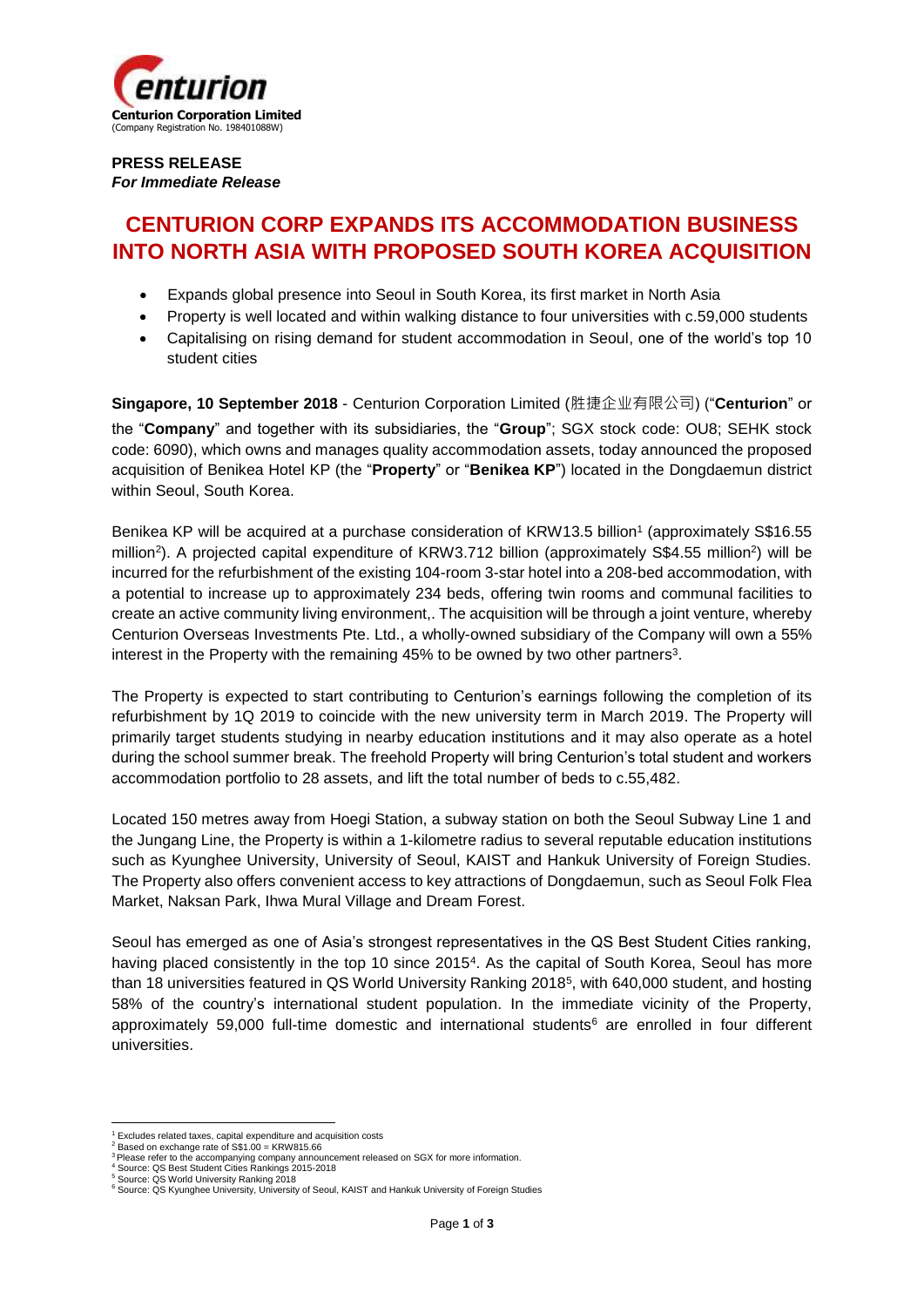

Commenting on the proposed acquisition, Mr Kong Chee Min (江志明), CEO of Centurion Corporation said: "Given their position as a top 10 global education hub, Seoul in South Korea represents a strong entry point for the expansion of the Group's accommodation business into North Asia. We will continue to selectively pursue and evaluate opportunities to enhance Centurion's global portfolio of accommodation assets for sustainable revenue and growth."

**- END -**

### **About Centurion Corporation Limited**

Centurion Corporation Limited ("Centurion" or the "Company" and together with its subsidiaries, the "Group") owns and manages quality, purpose-built workers accommodation assets in Singapore and Malaysia, and student accommodation assets in Singapore, Australia, the United Kingdom ("UK") and the United States ("US").

The Group currently owns and manages a strong portfolio of 28 operational accommodation assets totalling c.55,482 beds. With projects currently under development and undergoing asset enhancement works, the Group's portfolio of accommodation assets is expected to grow to c.68,622 beds by FY2020.

With global reach and a clear growth strategy to actively enhance and manage its assets, identify strategic acquisitions and joint ventures, as well as develop customised accommodation management services, Centurion is well-positioned to become a leading provider of quality, purpose-built accommodation.

For more information, please visit [http://www.centurioncorp.com.sg.](http://www.centurioncorp.com.sg/)

### **Investor and Media Contact**

Investor Enquiries: David Oh / Clarie Lim Investor Relations [david.oh@centurioncorp.com.sg](mailto:david.oh@centurioncorp.com.sg) [clarie.lim@centurioncorp.com.sg](mailto:clarie.lim@centurioncorp.com.sg) +65-6745-3288

Media Enquiries: Klareco Communications Amanda Chuah / Grace Thong [List-Centurion@klarecocomms.com](mailto:List-Centurion@klarecocomms.com) +65-6333-3449